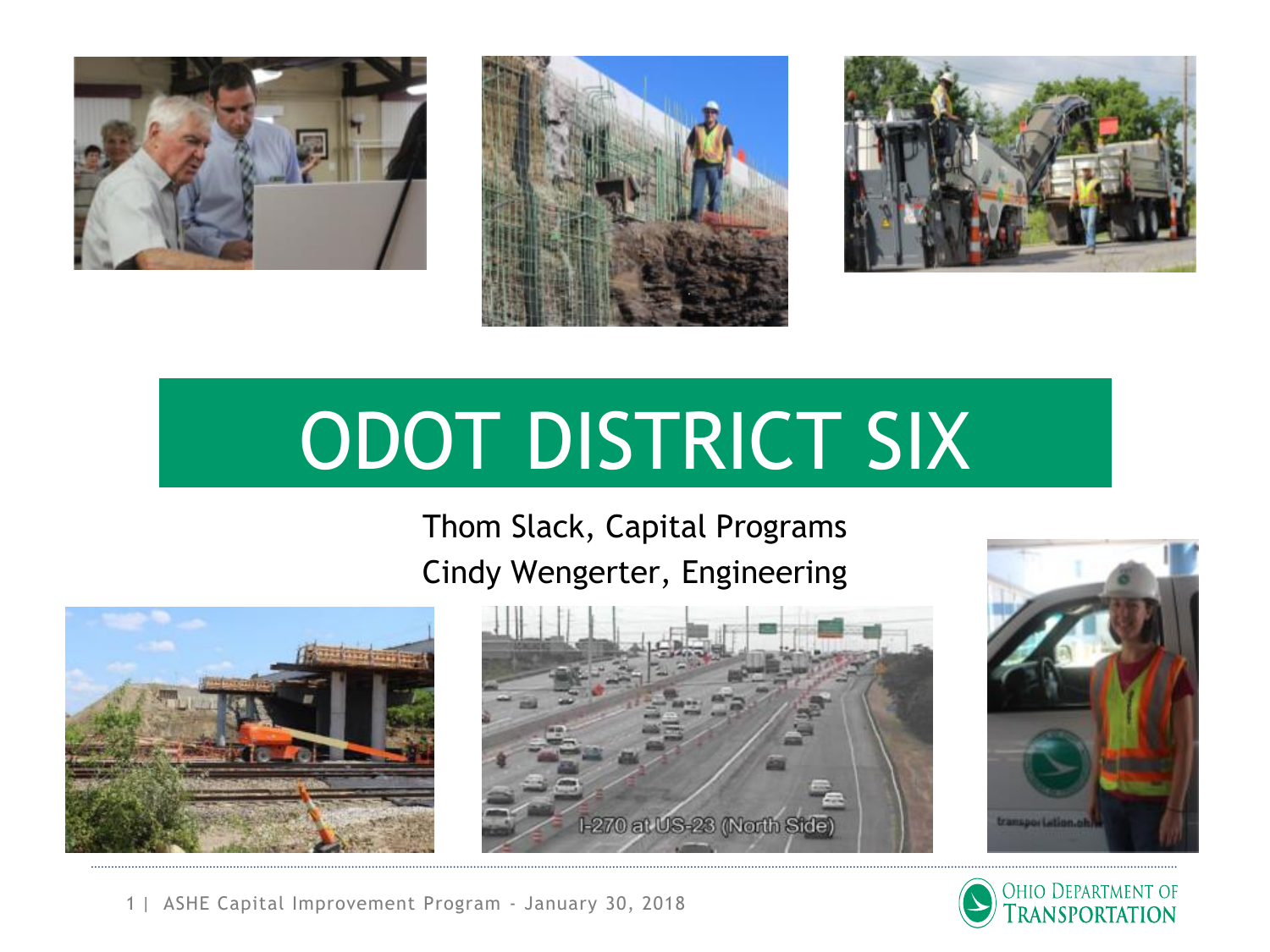#### ODOT'S MISSION

**To provide easy movement of people and goods from place to place, we will:**

**Take care of what we have;**

**\_\_\_\_\_\_\_\_\_\_\_\_\_\_\_\_\_\_\_\_\_\_\_\_\_\_\_\_\_\_\_\_\_\_**

**\_\_\_\_\_\_\_\_\_\_\_\_\_\_\_\_\_\_\_\_\_\_\_\_\_\_\_\_\_\_\_\_\_**

**\_\_\_\_\_\_\_\_\_\_\_\_\_\_\_\_\_\_\_\_\_\_\_\_\_\_\_\_\_\_\_\_\_**

**\_\_\_\_\_\_\_\_\_\_\_\_\_\_\_\_\_\_\_\_\_\_\_\_\_\_\_\_\_\_\_\_\_**

**Make our system work better;**

**Improve safety;**

**Enhance capacity.**

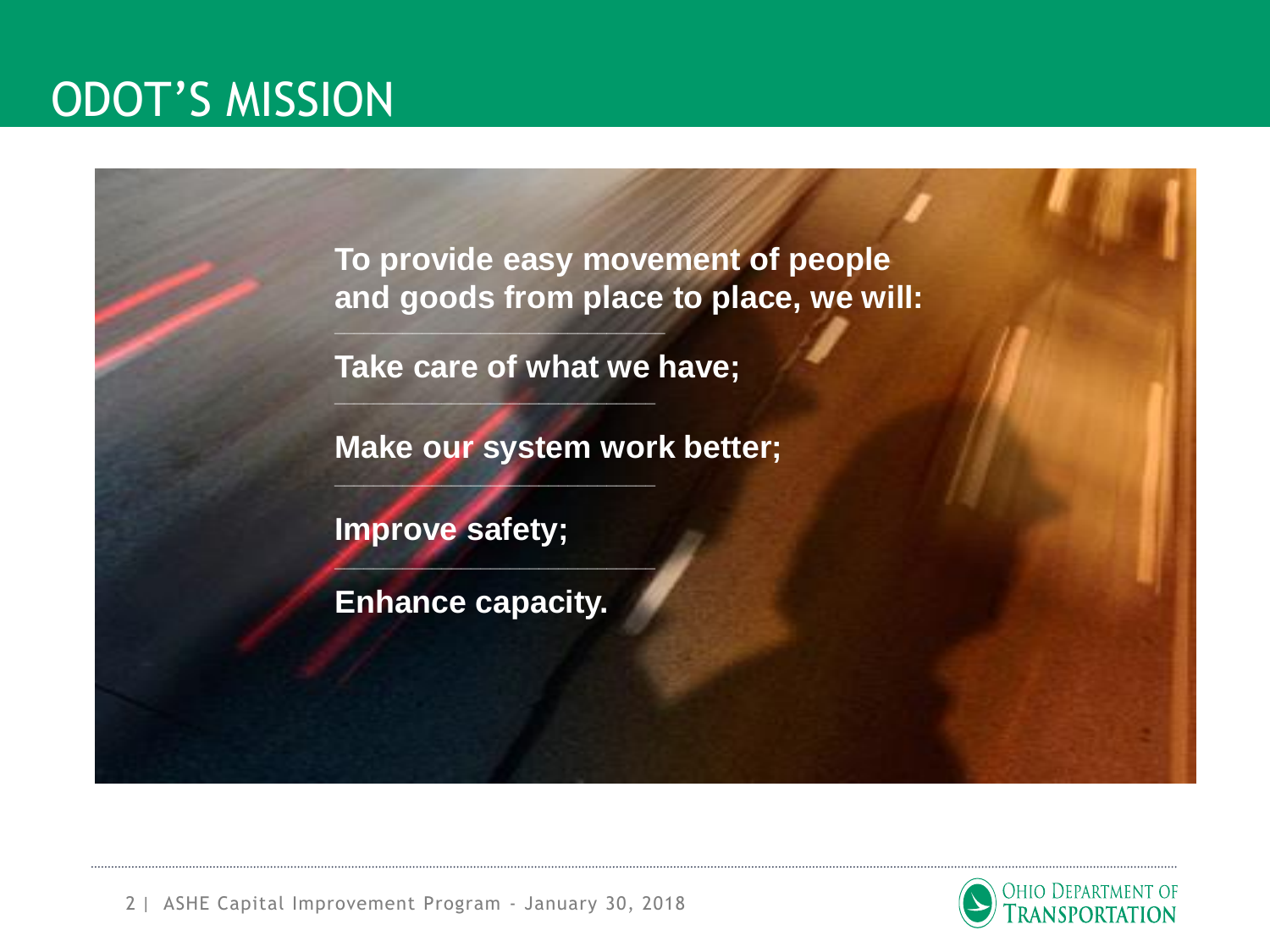## DISTRICT SIX

o Eight Counties o 4,800 Miles of Roads  $\circ$  1,552 Bridges

Capital Program 2017 - 60 Projects \$343 million 2018 - 84 Projects \$312 million



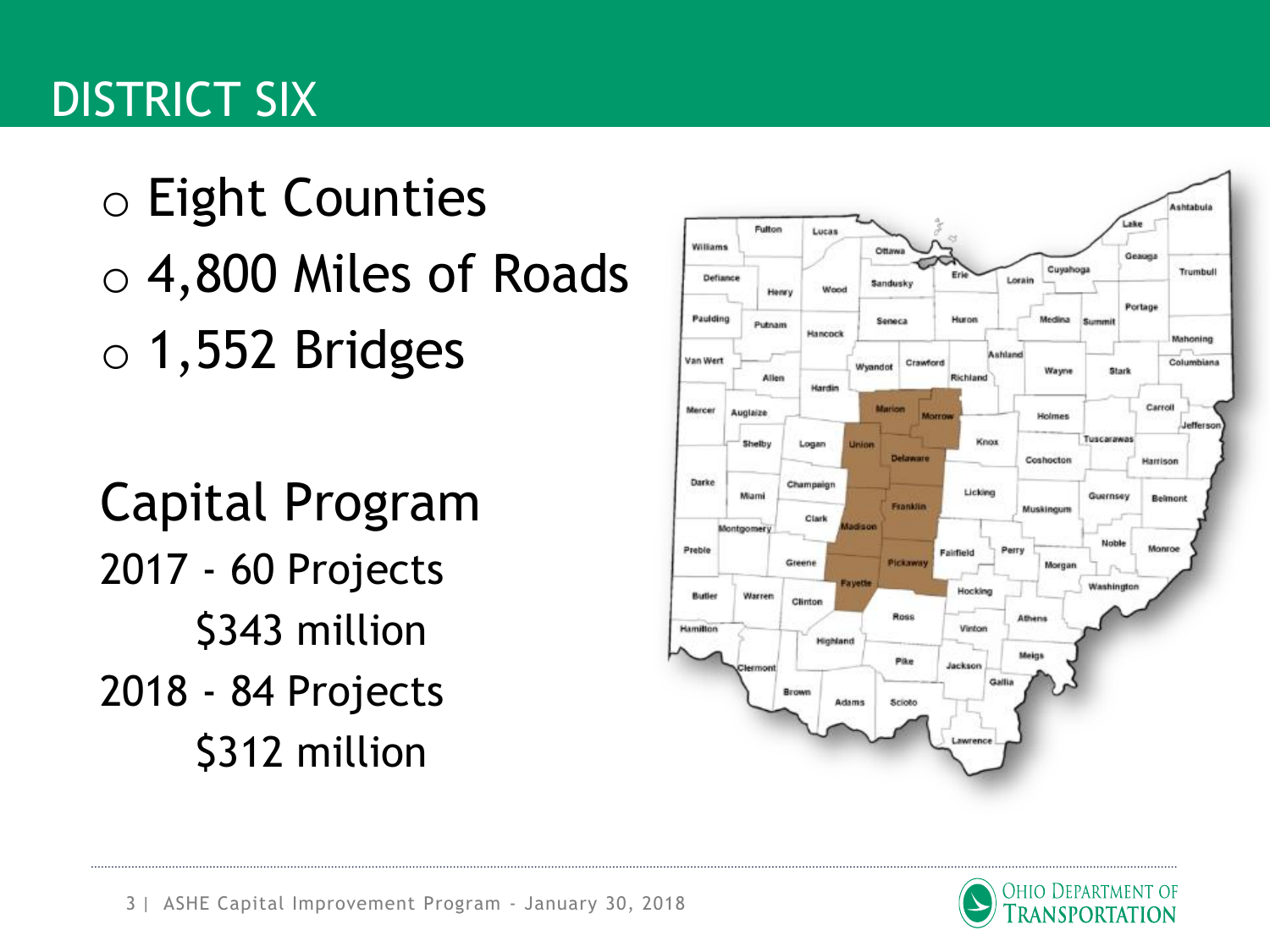### DISTRICT SIX TABLE OF ORGANIZATION



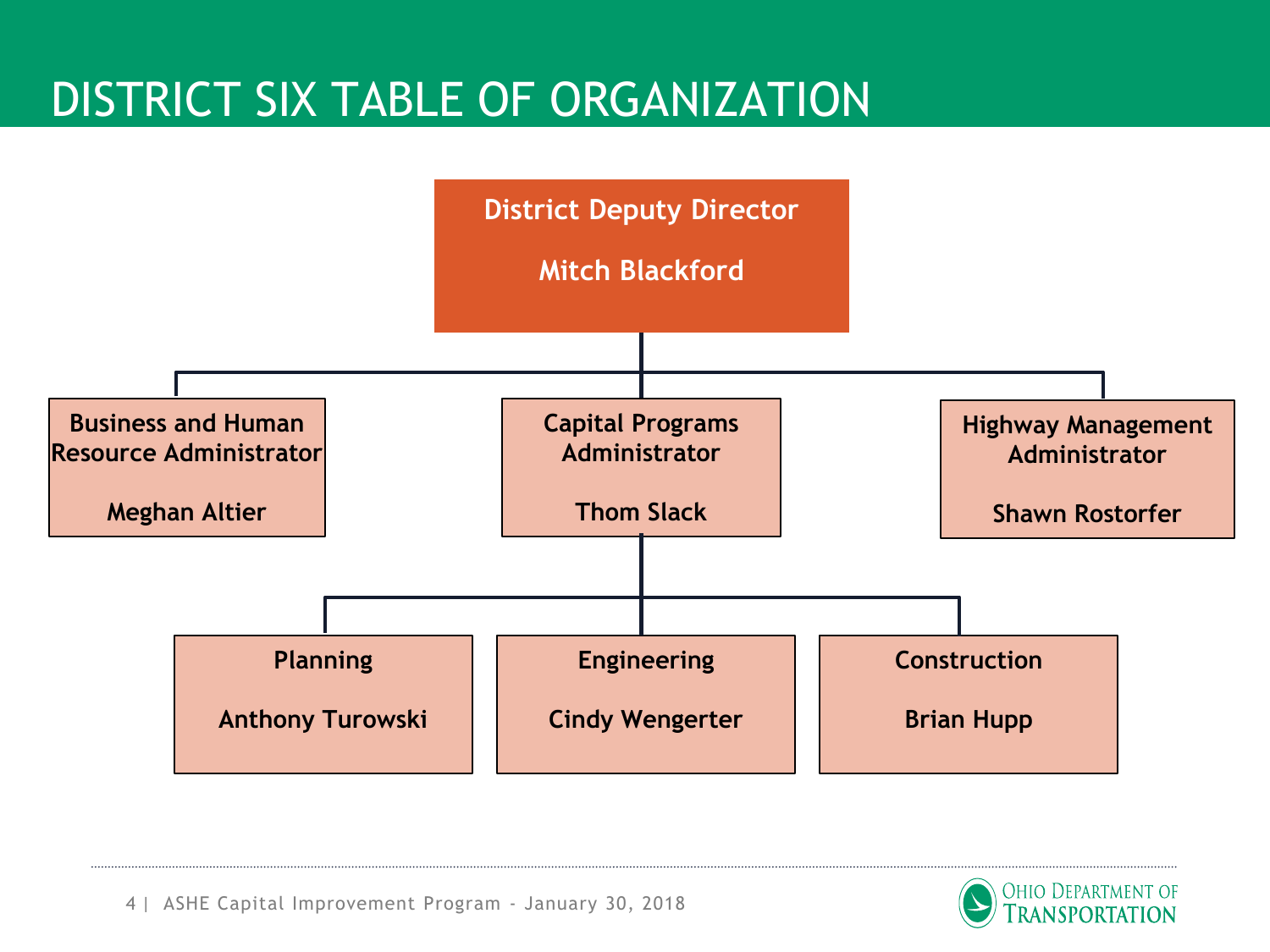### DISTRICT SIX CAPITAL PROGRAMS



5 | ASHE Capital Improvement Program - January 30, 2018

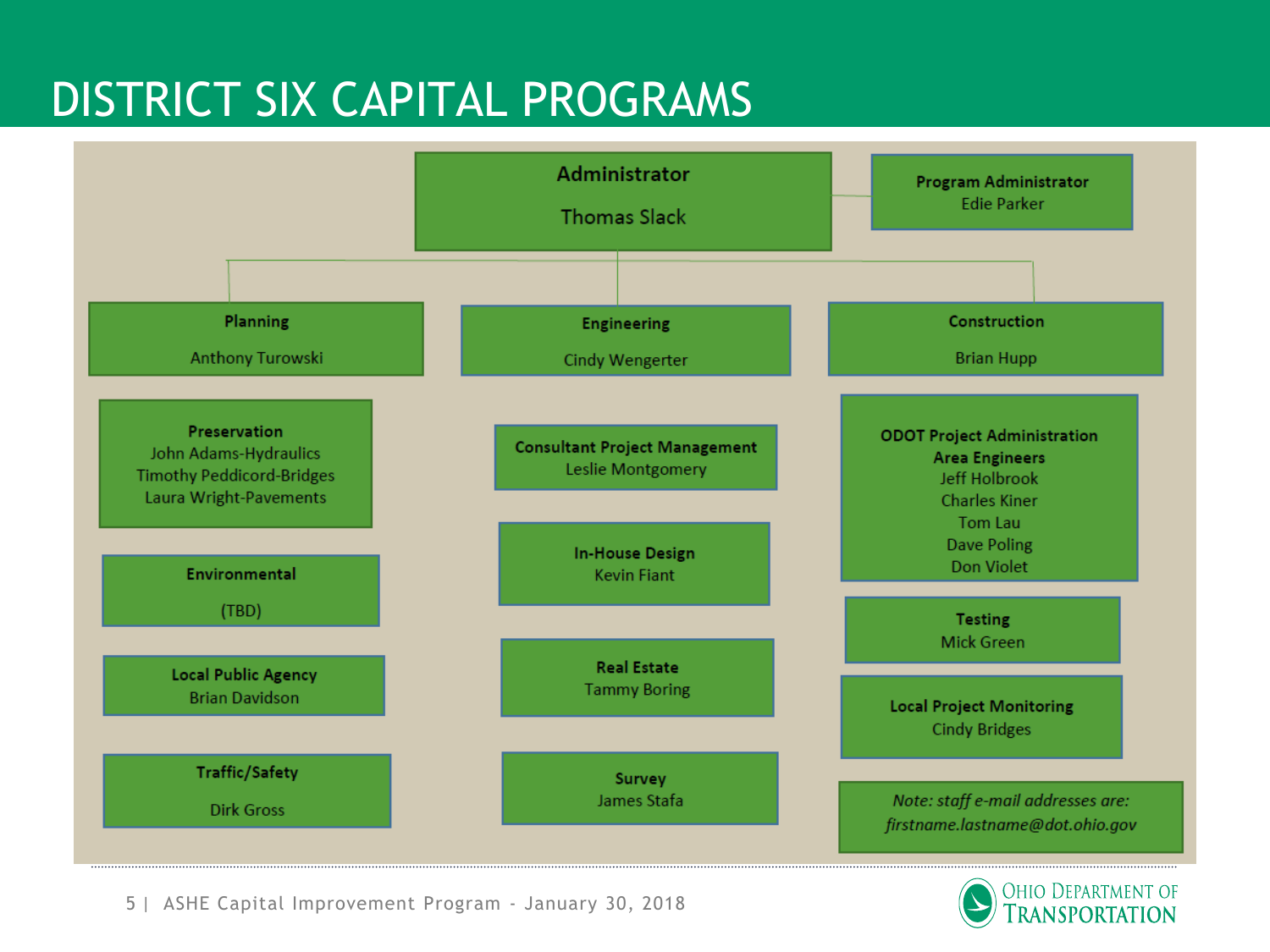#### SIGNS OF THE SEASON



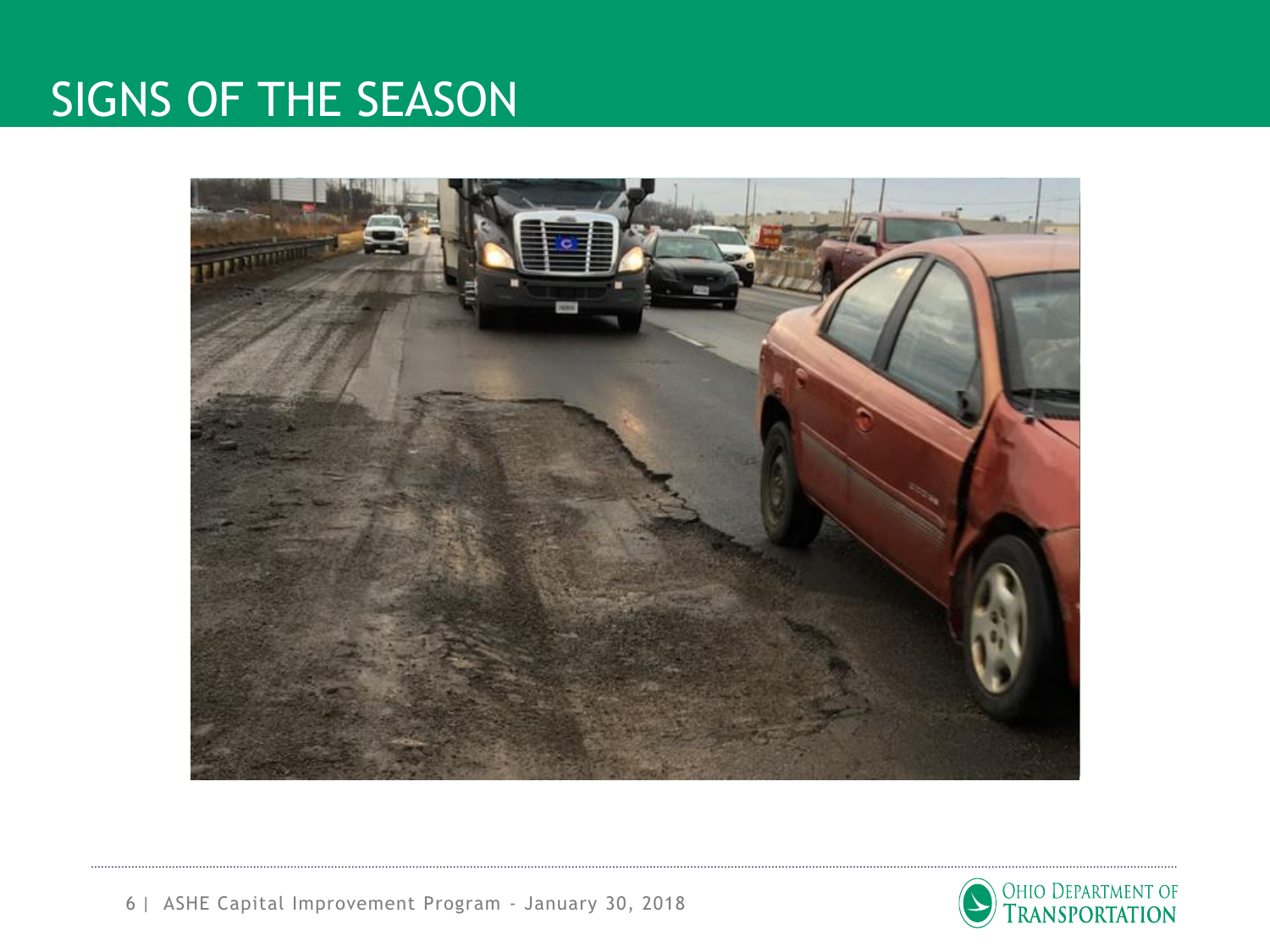### SIGNS OF THE SEASON



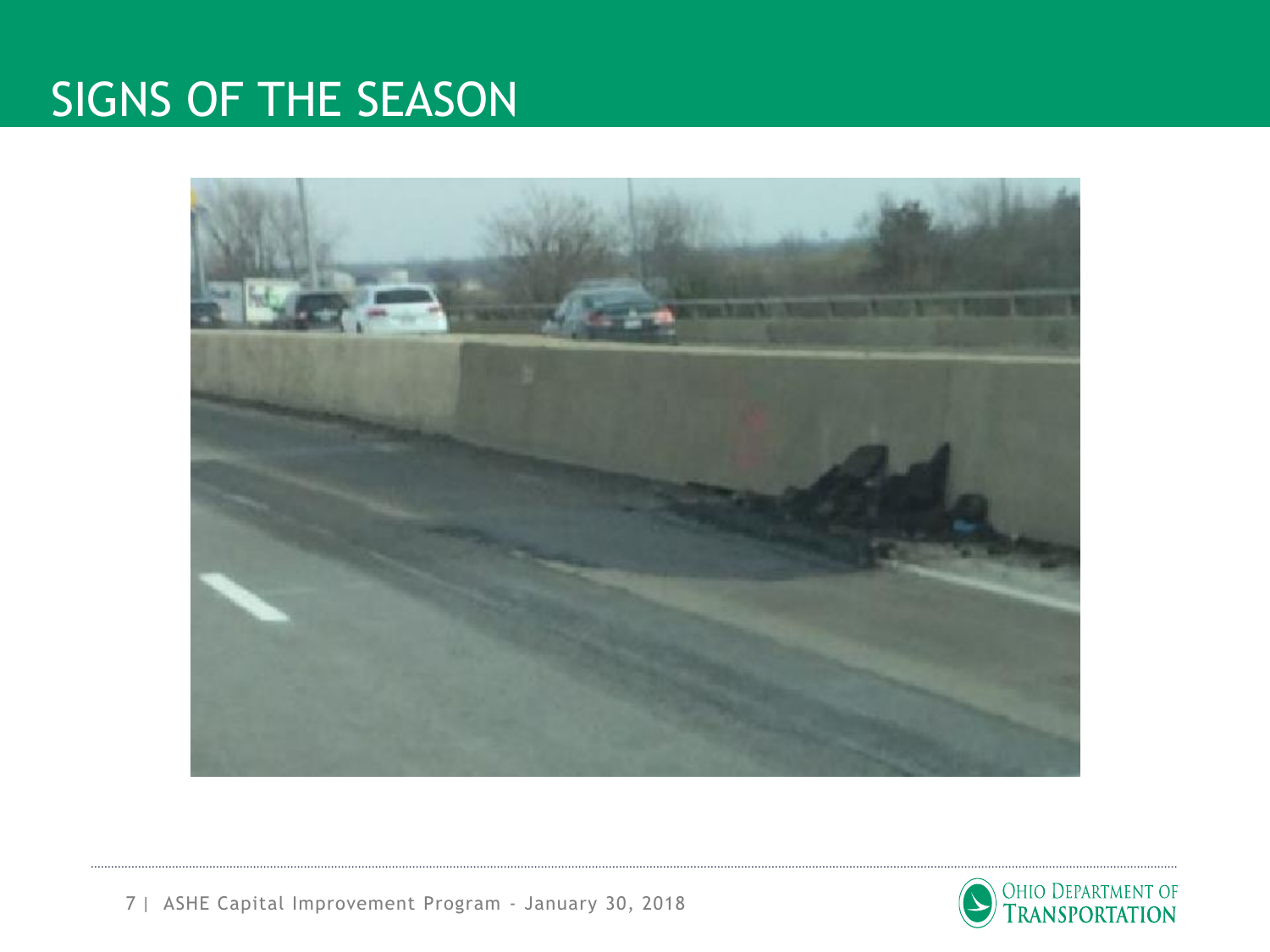





## PROJECT UPDATES







8 | ASHE Capital Improvement Program - January 30, 2018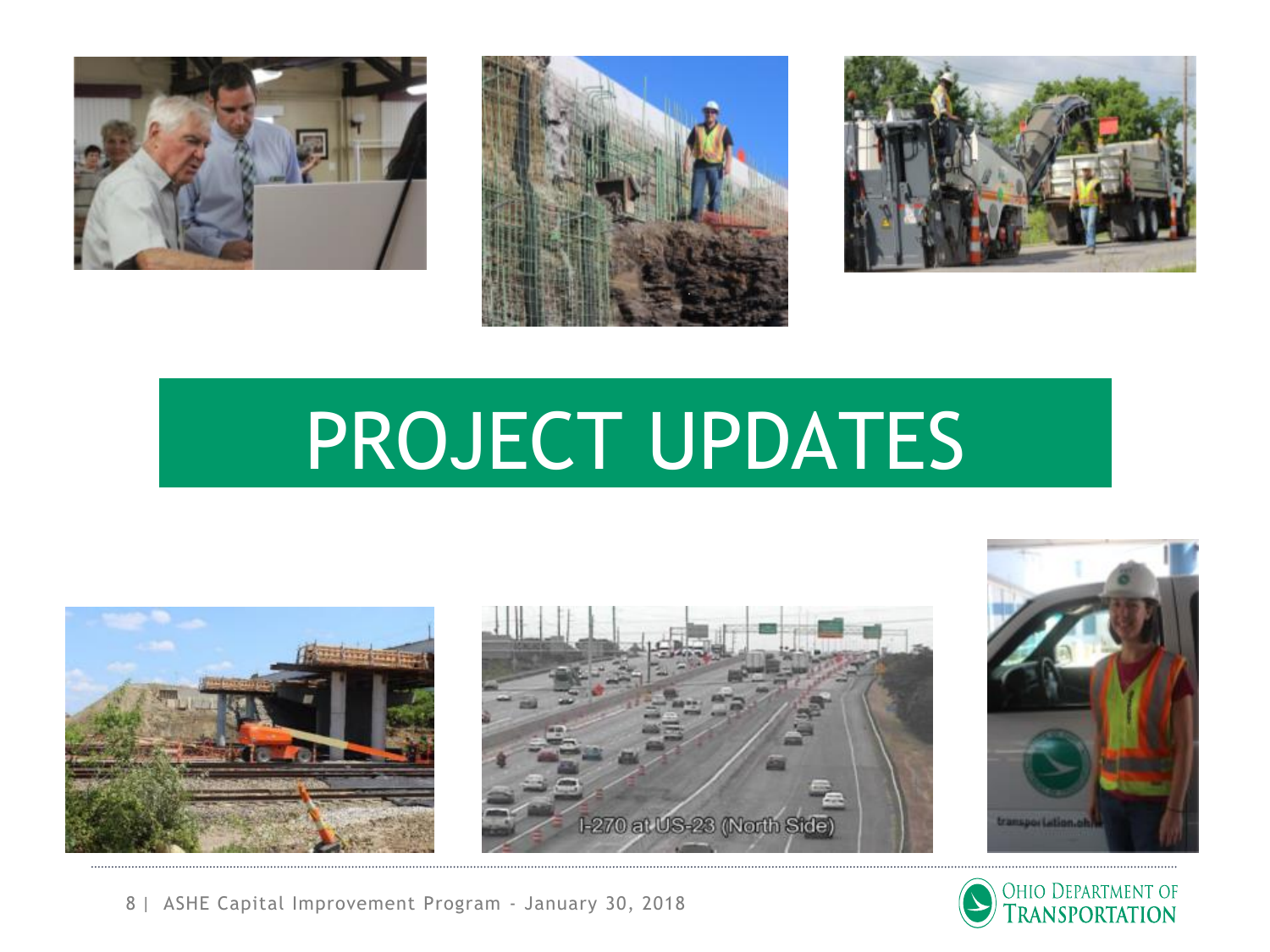## I 71 RECONSTRUCTION SOUTH OF DOWNTOWN

Project Description:

- Replace pavement from Stringtown to I71/70/315
- Rehabilitate/replace six bridges
- Construct one new bridge
- 171 & 1270 Reconfiguration in SB direction
- Floodwall
- Noise walls

Start: Summer 2017 Complete:

Summer 2020 Total Cost: \$113.1M



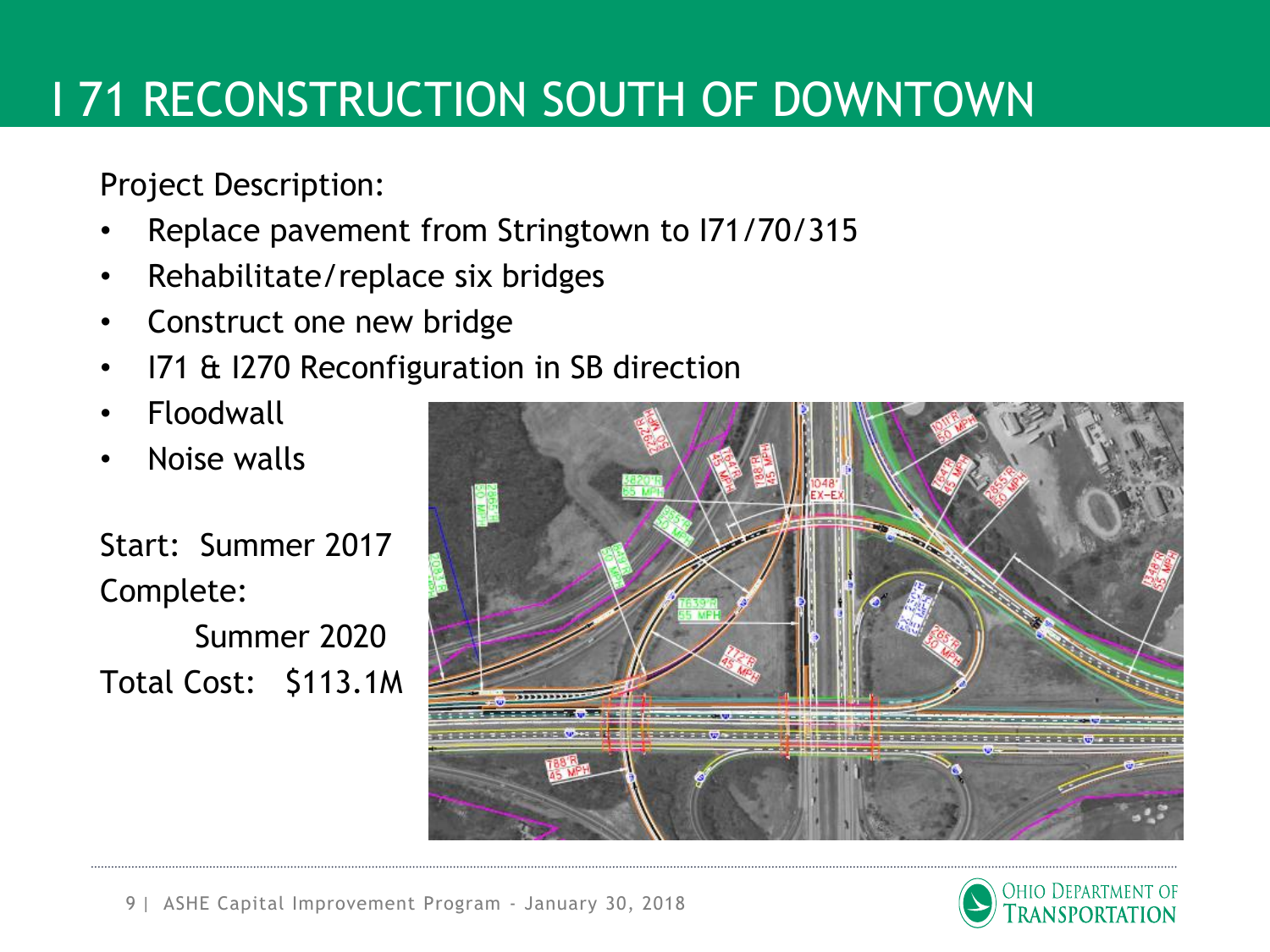### I 70/71 DOWNTOWN – PROJECT 2G

Project Description:

- Replace Grant Ave. Bridge over 70/71 & minor repairs to six structures
- Construct retaining walls
- Reconstruct portions of 70/71, Mound St., Fulton and Grant Ave.



• Start: Summer 2017 Complete: Fall 2018 • Total Cost: \$41.8M

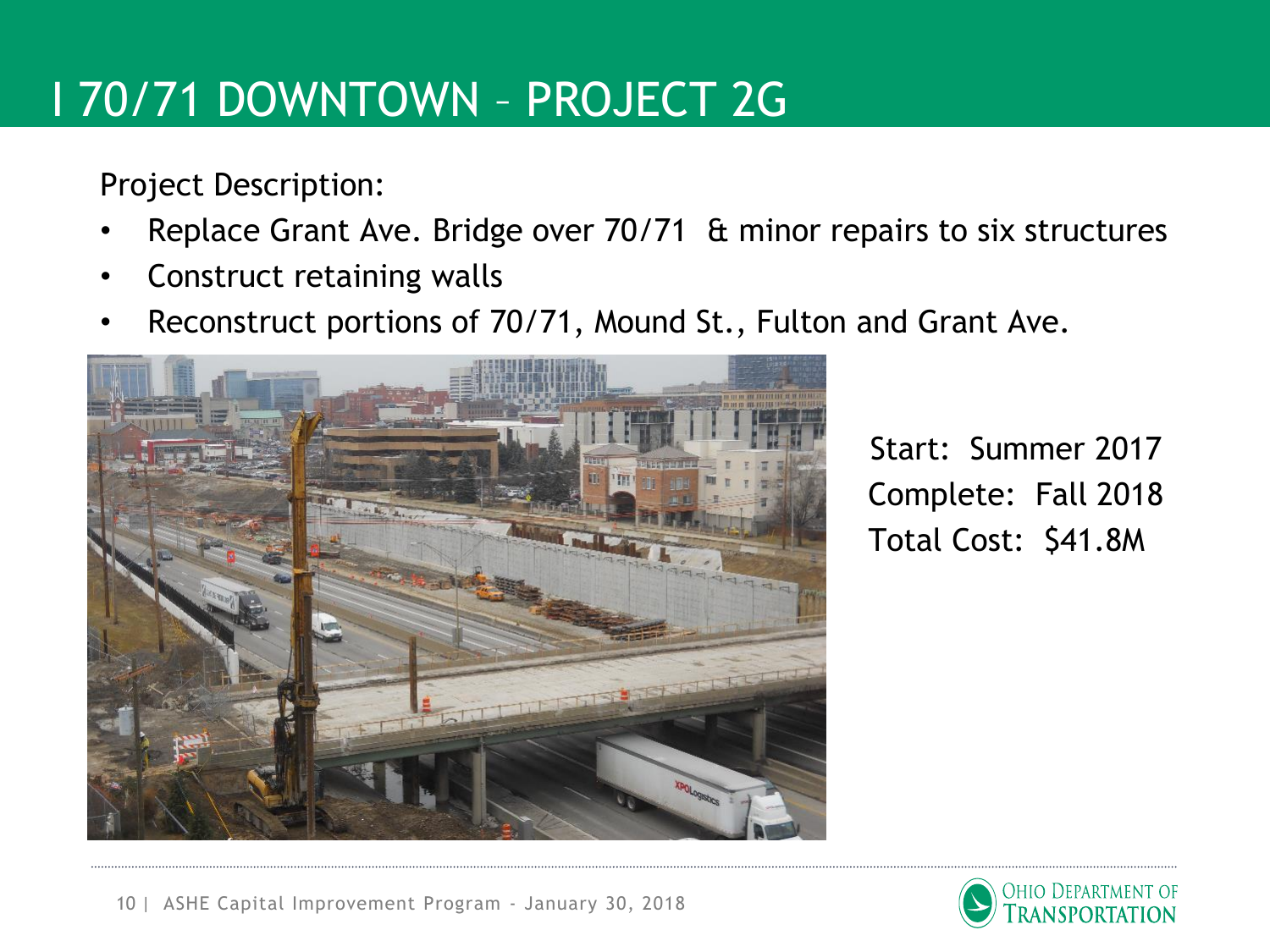## I -270 WEST SIDE WIDENING

- Additional lane on I 270 north and south Complete: Fall 2019
- Rehabilitate/repair 10 mainline bridges Total Cost: \$58M
- Full depth pavement & resurfacing
- Noise walls
- Upgrade lighting, drainage, guardrail

Project Description: Started: Spring 2017



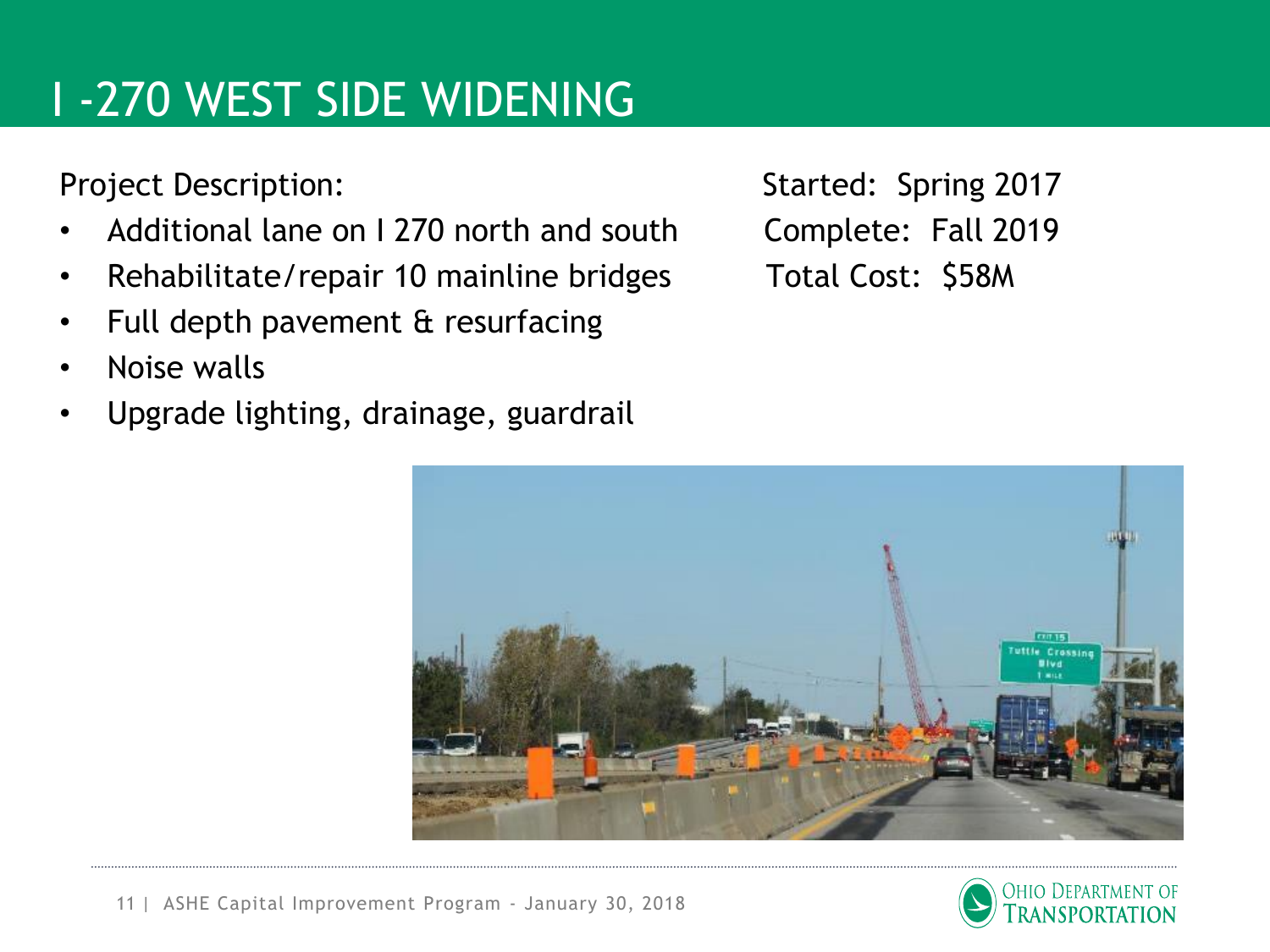## UPCOMING CONSTRUCTION PROJECTS

- 70/71 East Interchange (multiple phases)
- FRA-US 33 Auxiliary lanes from IR 270 to Hamilton Rd.
- MAD/PIC-71 Resurfacing (10 miles)
- FRA-104 roadway realignment Jackson Pike to Frank Rd.

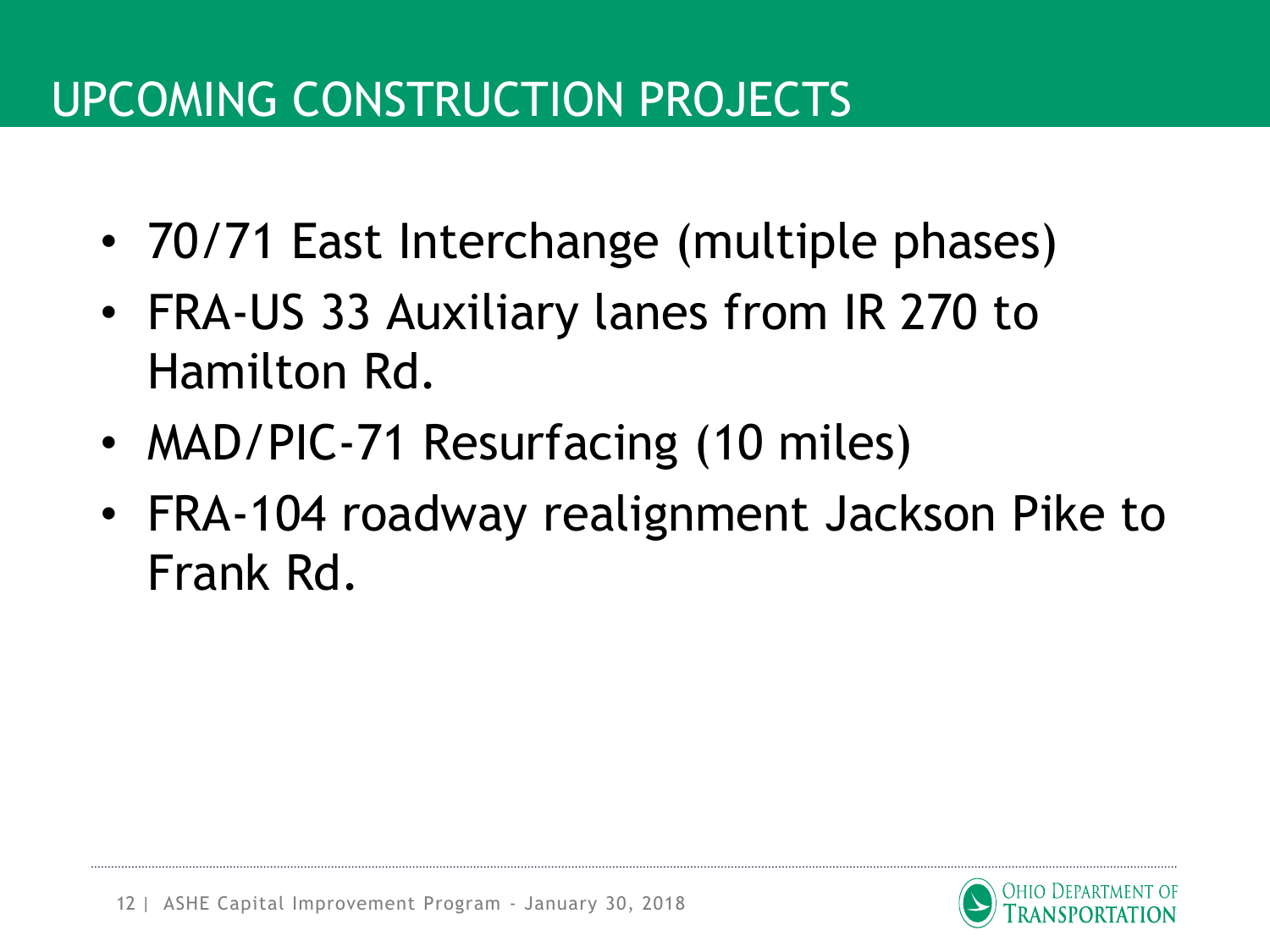Current Postings

- FAY-41-0.47/2.32 Culverts/Gabion wall replacement
- DEL-36-14.85 Intersection Improvements
- FRA-270-39.68 Geotechnical work for noise walls
- General Engineering (w/Statewide ITS)
- FRA-670-3.92 Smart Lane (Construction Inspection)

Future Postings in 2018:

- PIC-188-0.22 Replacement of concrete filled arch
- Safety Projects (TBD)

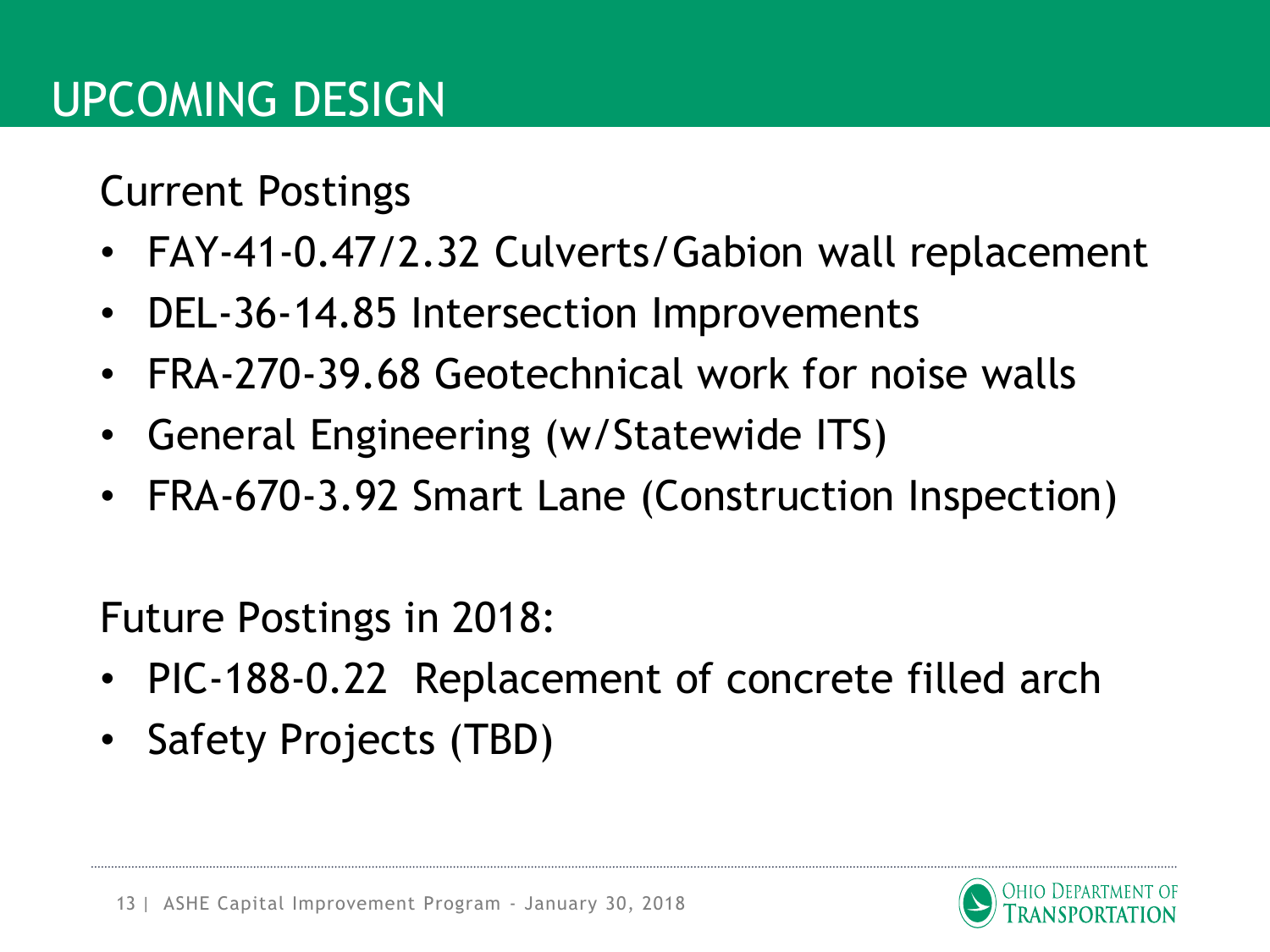Upcoming in 2018:

Task Orders

- General Engineering Services
- Environmental Services

Construction Inspection:

- FRA-70-14.54 (Proj. 2E)
- MAD-70-8.62
- General Construction Inspection Services

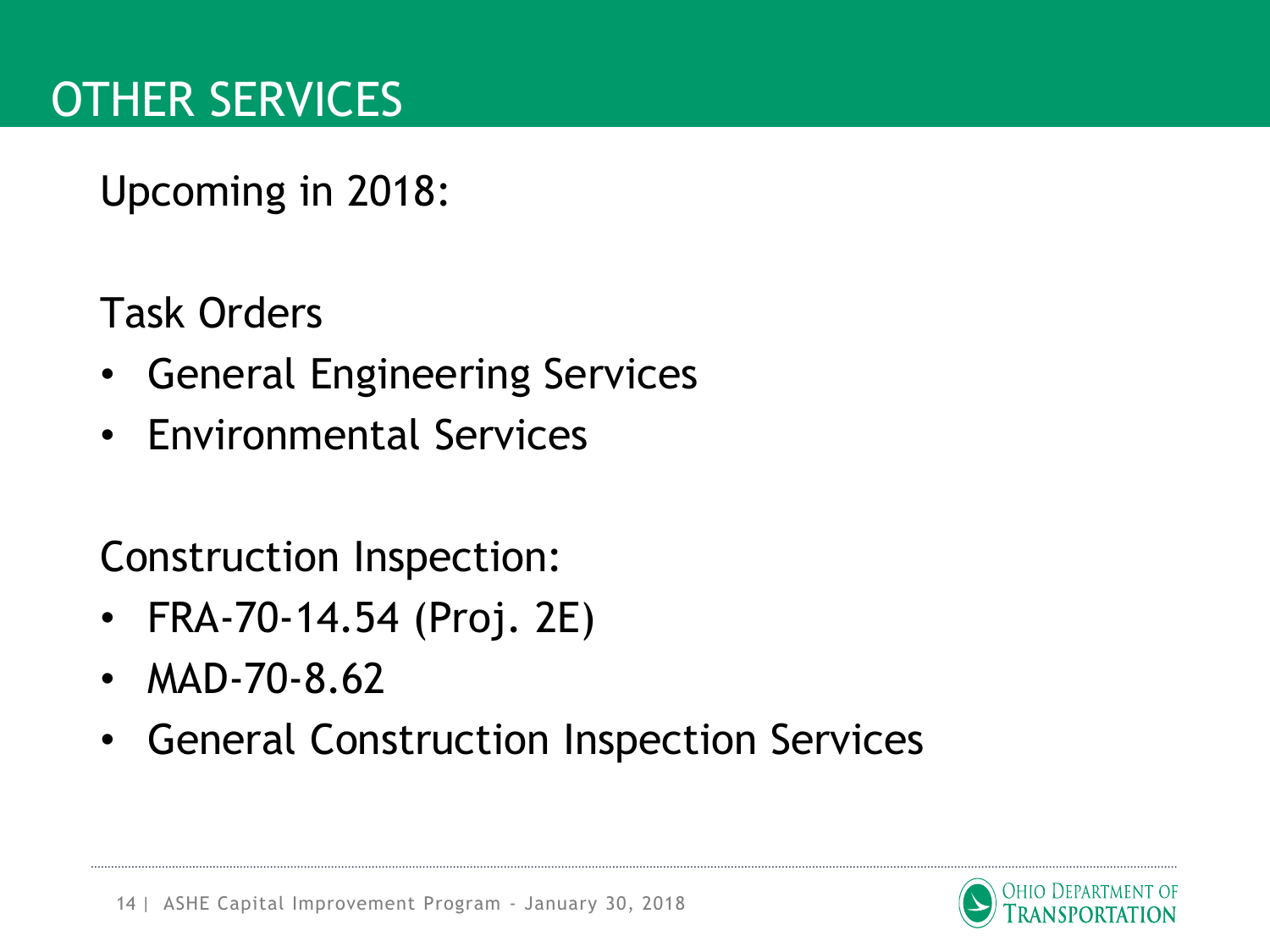Upcoming in 2018:

- MAD-70-8.62 full depth pavement replacement of I-70 and minimal structures work
- Smart Mobility Phase 2 Local Fiber Loop

Both projects will be advertised this Spring